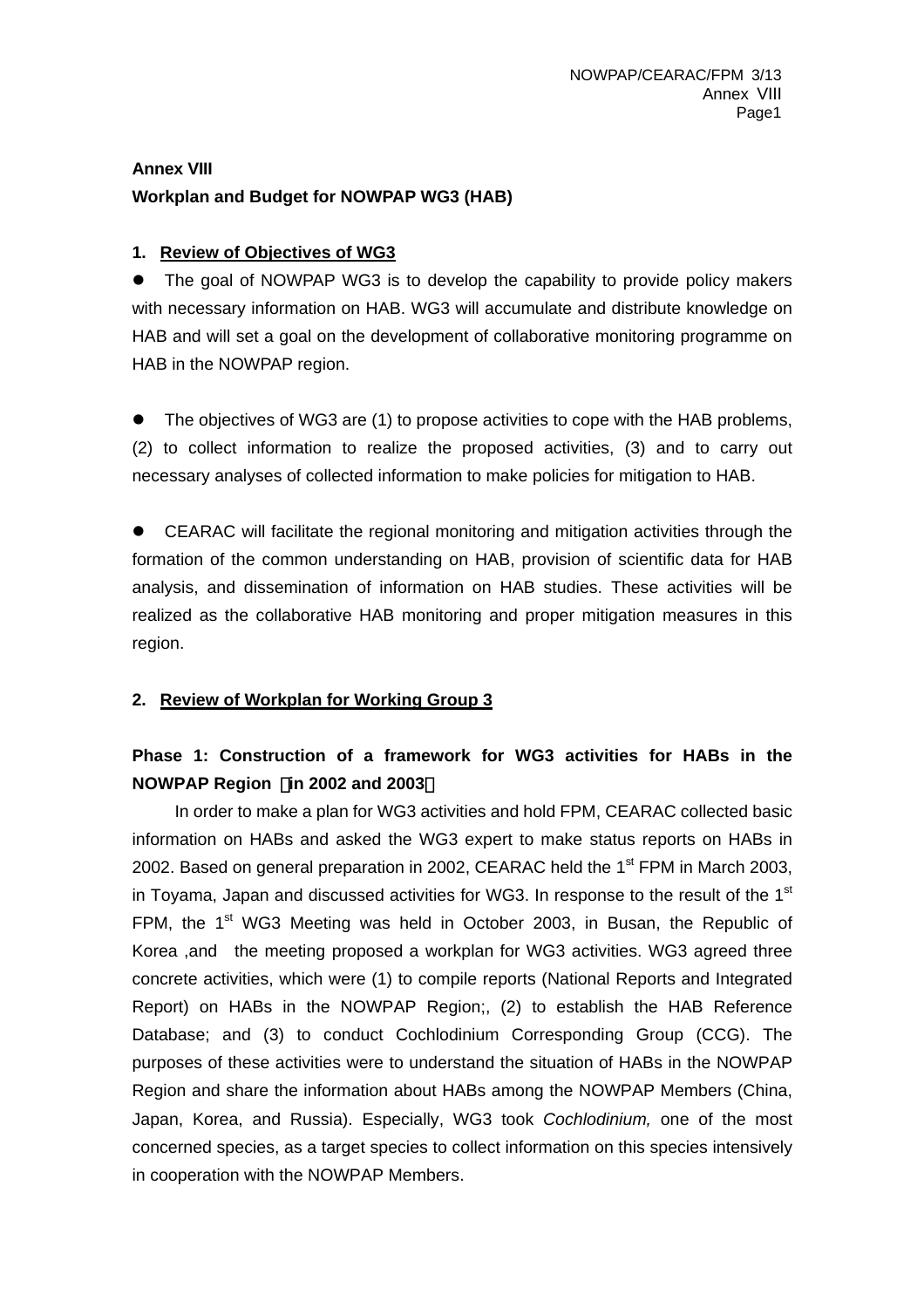It can be said that the basic framework for WG3 activities was constructed in Phase 1 (in 2002 and 2003).

## **Phase 2: Grasp and dissemination of information on HABs in the NOWPAP Region (in 2004 and 2005)**

A workplan shown in Table 1 and terms of reference (TOR) for WG3 were accepted in the 2<sup>nd</sup> FPM in March 2004. The proposed activities for 2004 were compiling National Reports and establishing HAB Reference Database. In November 2004, the 2<sup>nd</sup> WG3 Meeting was held in Qingdao, the People's Republic of China. In the meeting, the progresses of WG3 activities for 2004 were reported, and the content of Integrated Report was accepted. The meeting also approved the members of CCG and accepted a plan to make Cochlodinium Homepage and a pamphlet as the results of CCG activities.

HAB Reference Database is now available on the CEARAC Website and can be used for collecting information on HAB in the NOWPAP Region. National Reports are planned to be published in September 2005. Based on National Reports, Integrated Report is now being made. Cochlodinium Homepage will be available in September 2005. This homepage is very unique since the information on the homepage focuses on one red tide species. CEARAC expected to use this information on the HP in case this species spreads in the NOWPAP Region in the future.

In Phase 2(2004 and 2005), the concrete activities of HABs have been conducted. In the activities, CEARAC and WG3 have made National Reports, Integrated Report, HAB Reference Database, a homepage and pamphlets for *Cochlodinium*. Through these activities, CEARAC and WG3 have grasped the situation of HABs in this region and disseminate information to the public.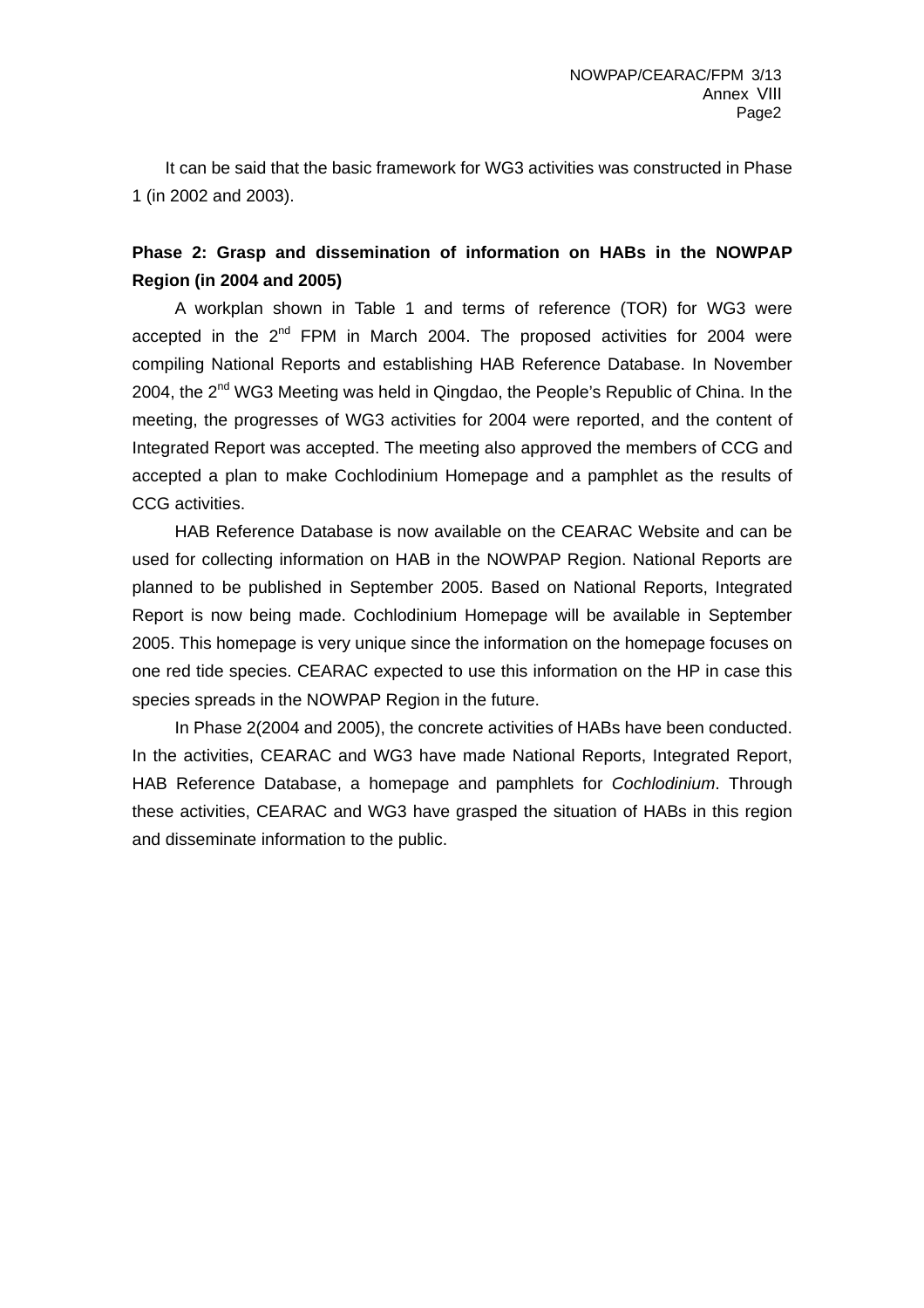Table 1. Workplan of Working Group 3 **Table 1. Workplan of Working Group 3** 

#### NOWPAP/CEARAC/FPM 3/13 Annex VIII Page3

Note: New National Reports and Integrated Report will be prepared in the future, when necessary. Note: New National Reports and Integrated Report will be prepared in the future, when necessary.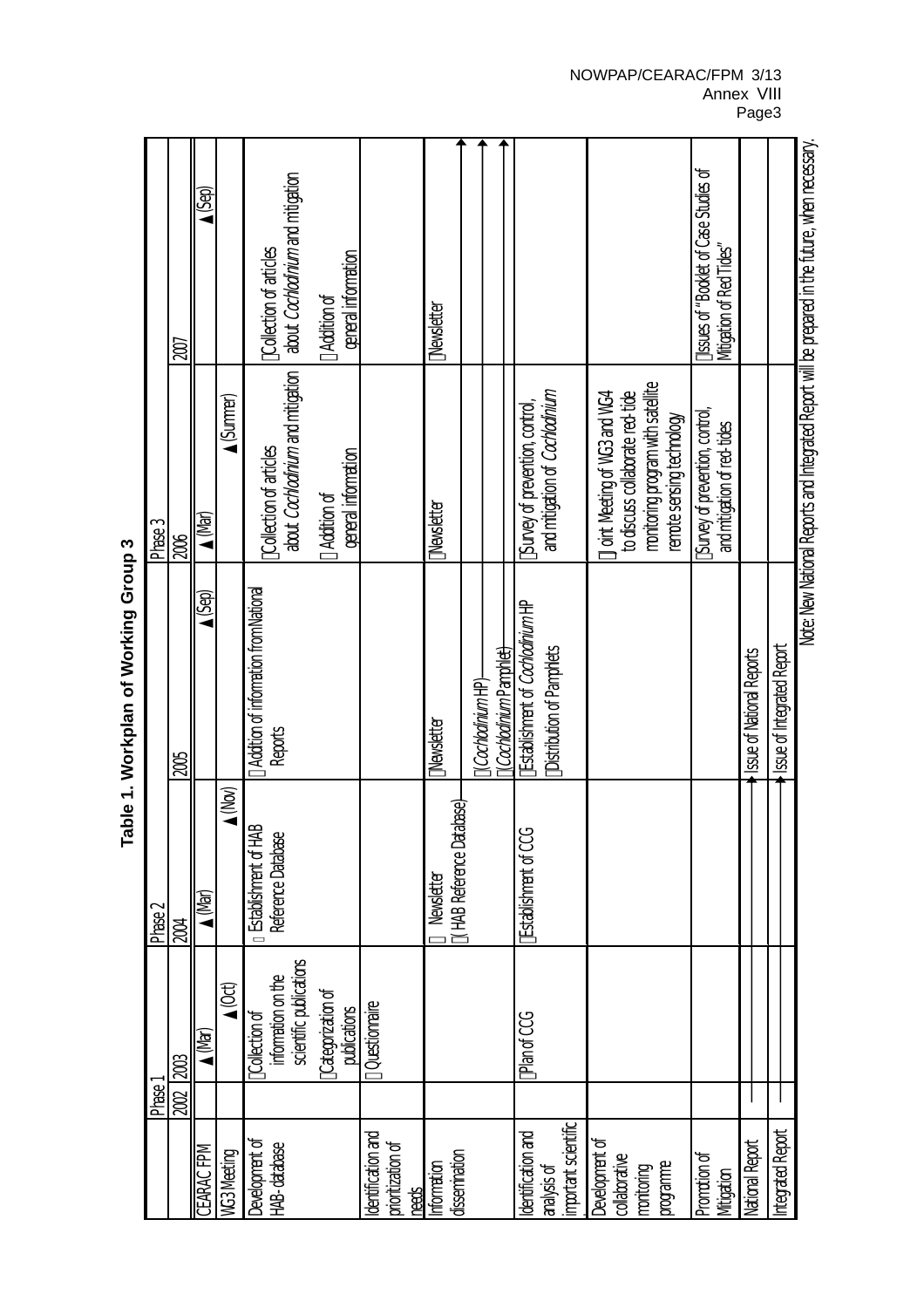## **3. Workplan for Working Group 3 in 2006 and 2007**

### **Phase 3: Promotion of Mitigation of Red Tides for the NOWPAP Region**

CEARAC would like to plan activities of WG3 in 2006 and 2007 for "Promotion of Mitigation" of red tides. The plan of the activities for the next two years has been prepared in the basis of suggestions proposed in the Draft Integrated Report and a WG3 workplan approved in the previous FPMs.

Suggestions in the Draft Integrated Report were made according to advices for future activities of WG3, which the NOWPAP Members described in National Reports (See Table 2).

| China                                                                                                                                                                                                                                                                | Japan                                                                                                                                                                                                                                                                                                   | Korea                                                                                                                                                                                                                                                                        | Russia                                                                                                                                                                                                                                                                     |
|----------------------------------------------------------------------------------------------------------------------------------------------------------------------------------------------------------------------------------------------------------------------|---------------------------------------------------------------------------------------------------------------------------------------------------------------------------------------------------------------------------------------------------------------------------------------------------------|------------------------------------------------------------------------------------------------------------------------------------------------------------------------------------------------------------------------------------------------------------------------------|----------------------------------------------------------------------------------------------------------------------------------------------------------------------------------------------------------------------------------------------------------------------------|
| $\triangleright$ Development<br>of<br>common data and<br>information<br>network for HAB<br>monitoring<br>(C1)<br>$\triangleright$ Cooperation<br>and<br>information<br>with<br>exchange<br>other<br>relevant<br>organizations such<br>as WESTPAC and<br><b>PICES</b> | $\triangleright$ Action<br>against<br>Cochlodinium<br>through<br>blooms,<br>continuation<br>of<br>CCG<br>and<br>of<br>organization<br>joint programs with<br><b>WESTPAC/TTR</b><br>(J1)<br>$\blacktriangleright$<br>Cooperation<br>with<br>other UNEP Action<br>Plans<br>(e.g. East)<br>Asia Sea Action | $\triangleright$ Action<br>against<br>Cochlodinium<br>blooms,<br>through<br>continuation<br>of<br><b>CCG</b><br>and<br>implementation<br>of<br>collaborative<br>research programs<br>within<br>the<br><b>NOWPAP Members</b><br>(K1)<br>of<br>Development<br>➤<br>appropriate | $\triangleright$ Research<br>and<br>analysis<br>of<br>influence<br>of<br>land-based<br>of<br>sources<br>nutrients<br>and<br>pollutants on the<br>HABs issues in<br>coastal zone.<br>(R1)<br>Cooperation<br>$\blacktriangleright$<br>and<br>information<br>exchange<br>with |
| (C2)                                                                                                                                                                                                                                                                 | Plan)<br>(12)<br>Information<br>⋗<br>exchange<br>with<br>other organizations<br>to<br>avoid<br>unnecessary<br>overlaps<br>οf<br>activities<br>(J3)                                                                                                                                                      | policies<br>and<br>technologies<br>to<br>control inputs<br>of<br>land-based<br>pollutants into the<br>seas of the Region<br>(K2)                                                                                                                                             | other<br>relevant<br>organizations such<br>as WESTPAC and<br><b>PICES</b><br>(R2)<br>Continuation<br>$\blacktriangleright$<br>of<br>international<br>training programs<br>(R3)                                                                                             |
|                                                                                                                                                                                                                                                                      | $\triangleright$ Development<br>Οf<br>appropriate<br>policies<br>and<br>technologies<br>to<br>control inputs<br>of<br>land-based<br>nutrients into the<br>seas of the Region<br>(14)                                                                                                                    |                                                                                                                                                                                                                                                                              |                                                                                                                                                                                                                                                                            |

**Table 2**.**Activities of WG3 suggested in National Reports**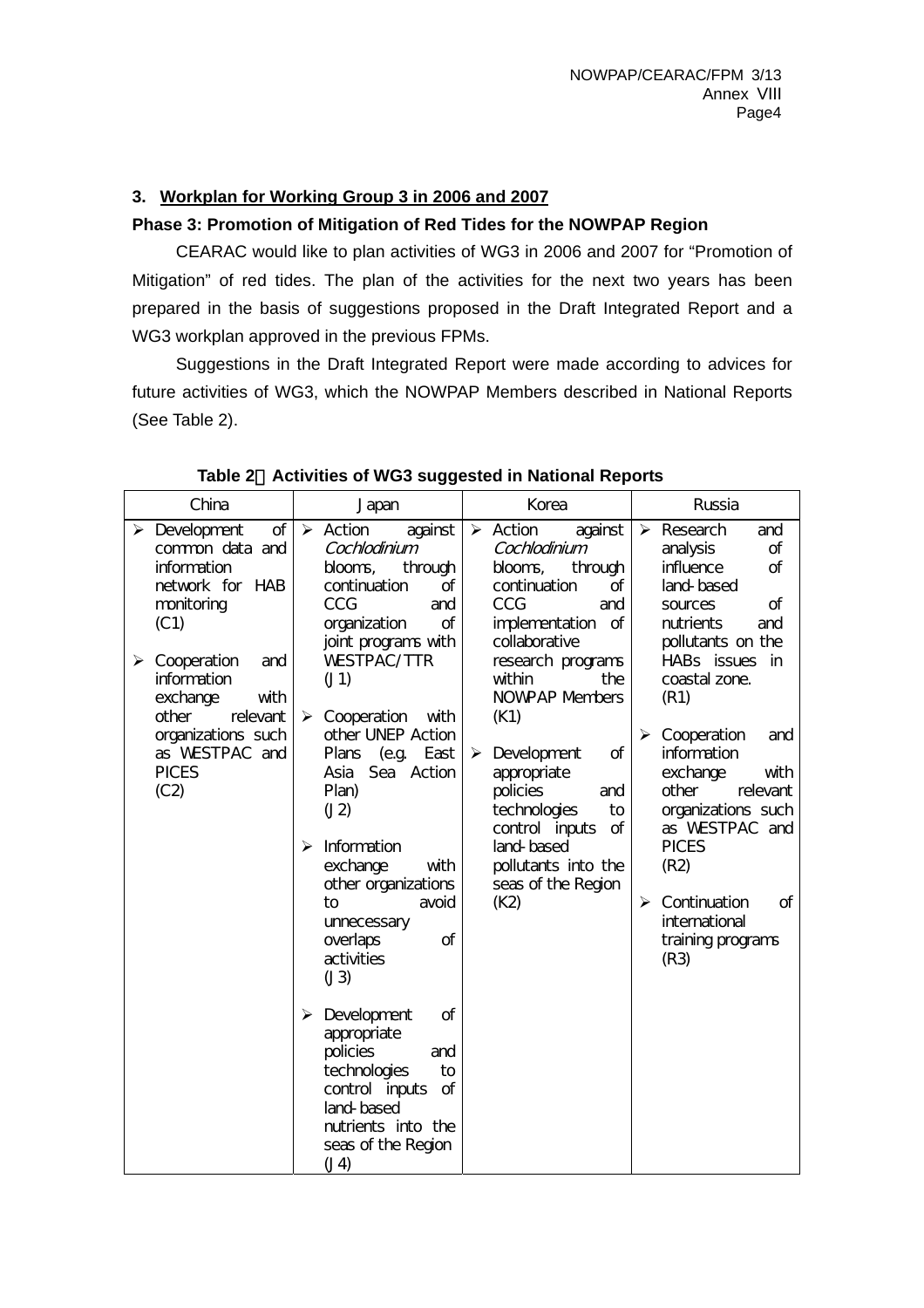Those suggestions in the National Reports can be combined into four suggestions  $((1) - (4)$  in Table 3). Suggestion (5) is added as the ultimate goal of WG3, which was set when the WG3 activities started. CEARAC shall continue to exchange information with international organizations and gather the data for HAB Reference Database, which are related to Suggestions (2) and (3) respectively.

#### **Table 3**.**Activities for WG3 suggested in Integrated Report**

1. **To facilitate research and study of** *Cochlodinium* **through CCG activities,** (J1,K1) 2. **To cooperate with other international organizations that are involved in HAB** (C2,J2,J3, R2, R3)

3. **To establish common understanding of HAB through development of a database and information network** (C1)

4. **To help make a policy on control of land-based nutrients discharge** (J4, K2, R1)

5. **To seek a collaborative work for HAB monitoring for the NOWPAP Region**

Considering Suggestions (1) and (4) among the five suggestions above, CEARAC has been making a concrete plan to promote mitigation activities against red tides. Collecting information about mitigation measures is one of the important activities of CCG. Integrated Report introduced current mitigation methods to prevent damages caused by Cochlodinium red tides and explained necessity of further development of countermeasures for the wider usage for the coastal environment of the NOWPAP Region. Therefore, CEARAC shall collect case studies of countermeasures against not only *Cochlodinium* but also against other red-tide species in order to contribute further development and application of mitigation measures. Suggestion (4) is related to another type of mitigation. That is proactive measure against red-tide by reducing eutrophication level, which is assessed by some environmental parameters such as nitrogen, phosphorus, and COD. NOWPAP Members have experiences to control nutrients loading from land. CEARAC shall also collect information on their proactive measures such as environmental laws and policies.

As shown in Table 1, the activities for "Promotion of Mitigation" have not been started yet because, at first, NOWPAP Members needed to collect basic information about HAB and understand the situation of HABs. Thanks to the efforts of WG3 in the past two years, we will have National Reports, Integrated Report, HAB Reference Database, Cochlodinium Homepage and its pamphlet by the end of 2005. CEARAC is now ready to begin an activity for "Promotion of Mitigation". For the next two years of 2006 and 2007, CEARAC and WG3 shall focus on red tide and collect information about both proactive and countermeasures to mitigate damage of red tide in the NOWPAP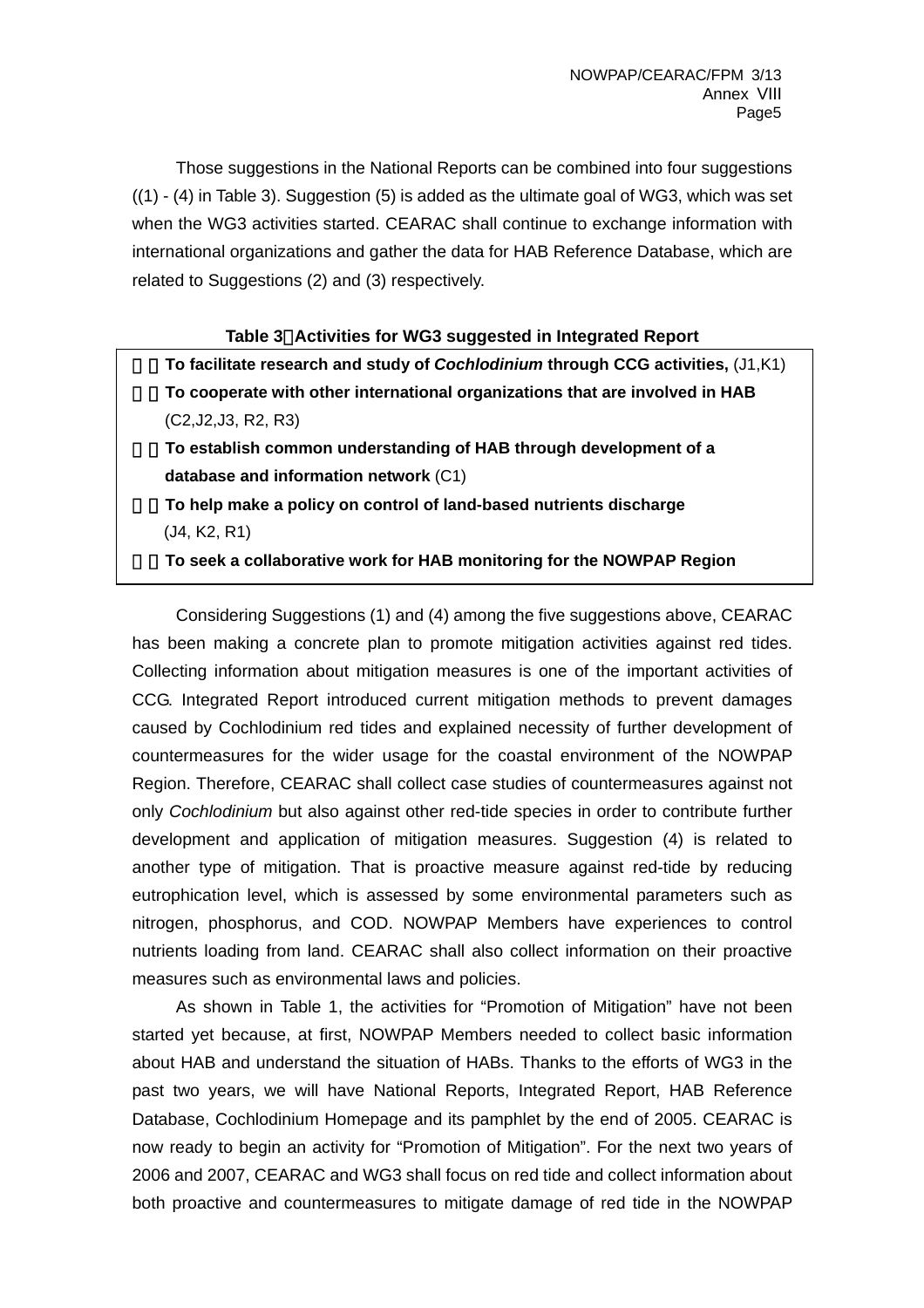Members. As the result of this activity, a booklet of practical experiences and applications of prevention, control, and mitigation of red tide shall be issued at the end of 2007. (See Table 4 and Appendix 8 -1). We expect that this booklet will be used to learn the advantage and disadvantage of mitigation activities and invent better methods and applications to prevent, control, mitigate red tides.

By the  $3<sup>rd</sup>$  WG3 Meeting in summer 2006, a Japanese consultant will make a interim report of case studies of mitigation in Japan.. According to the interim report, WG3 experts collect information and make a report of mitigation done in their own countries with allocation of funds from CEARAC. The fund is paid for not only gathering migration information but also collecting and categorizing reference information for HAB Reference Database. In early 2007, CEARAC will collect report of case studies of mitigation from each country. A consultant hired by CEARAC will make a booklet based on the reports from the NOWPAP Members. The booklet will be issued by the end of 2007.

|                       | Phase 3                            |                                            |  |
|-----------------------|------------------------------------|--------------------------------------------|--|
|                       | 2006                               | 2007                                       |  |
| <b>CEARAC FPM</b>     | (N <sup>h</sup> )                  | (Sep)                                      |  |
| WG3 Meeting           | (Summer)                           |                                            |  |
| Development of        | Collection of article              | Collection of article                      |  |
| HAB-database          | about <i>Cochlodinium</i>          | about Cochlodinium                         |  |
|                       | Addition of                        | Addition of                                |  |
|                       | general information                | general information                        |  |
| Information           | <b>Newsletter</b>                  | <b>Newsletter</b>                          |  |
| dissemination         | <b>HAB Reference Database</b>      | <b>HAB Reference Database</b>              |  |
|                       | <i>(Cochlodinium</i> HP)           | <i>(Cochlodinium</i> HP)                   |  |
|                       | (CochlodiniumPamphlet)             | (CochlodiniumPamphlet)                     |  |
| Identification and    | Survey of prevention, control,     |                                            |  |
| analysis of important | and mitigation of Cochlodinium     | T.B.D.                                     |  |
| scientific issue      |                                    |                                            |  |
| Promotion of          | Survey of prevention, control, and | <b>Issue of Booklet of Case Studies of</b> |  |
| <b>Mtigation</b>      | mitigation of red tides            | <b>Mtigation of Red Tides</b>              |  |
|                       | \$14,000                           | \$1200                                     |  |

**Table 4. Workplan for WG3 in 2006 and 2007**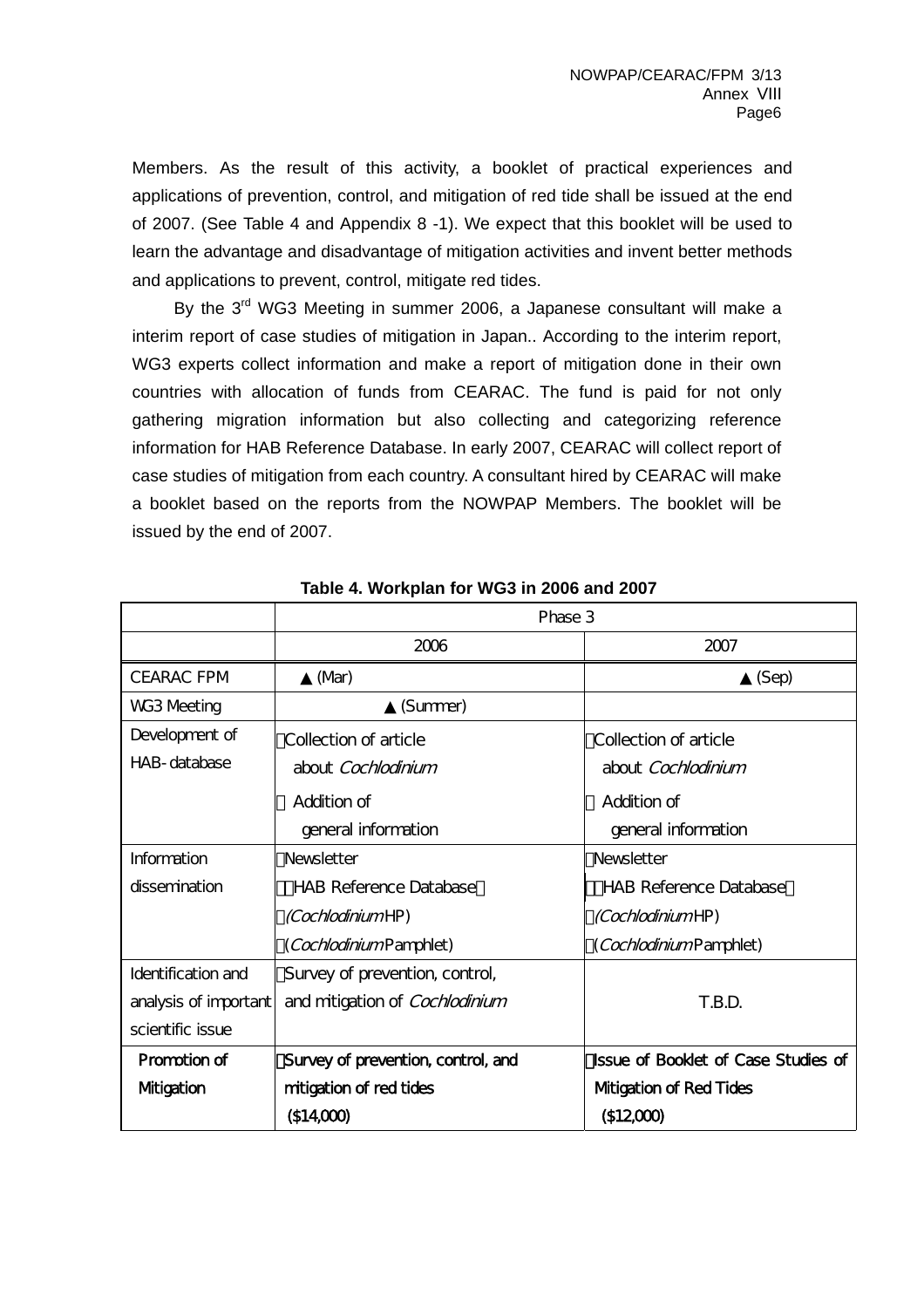### **Appendix 8-1 Booklet of Case Studies of Mitigation of Red Tides**

WG3 will collect information about case studies of policies, measures, and techniques to mitigate red tide and make a booklet based on the collected information. WG3 will focus on red tide, not on toxin-producing plankton for this activity, to avoid confusion between red tide and toxin-producing plankton blooms. CEARAC will ask WG3 experts of each country to collect information about case studies of their own countries with funds and hire a Japanese consultant to make a booklet based on the collected information from these experts.

 As shown in Table A8-1-1, Chapter 1 introduces case studies of proactive measures such as control of nutrient loadings, improvement of bottom sediment, and making environmental laws. Chapter 2 describes studies of countermeasures and technologies to avoid damages from red-tide. The table of contents proposed here is an example. The contents shall be revised by WG3 experts.